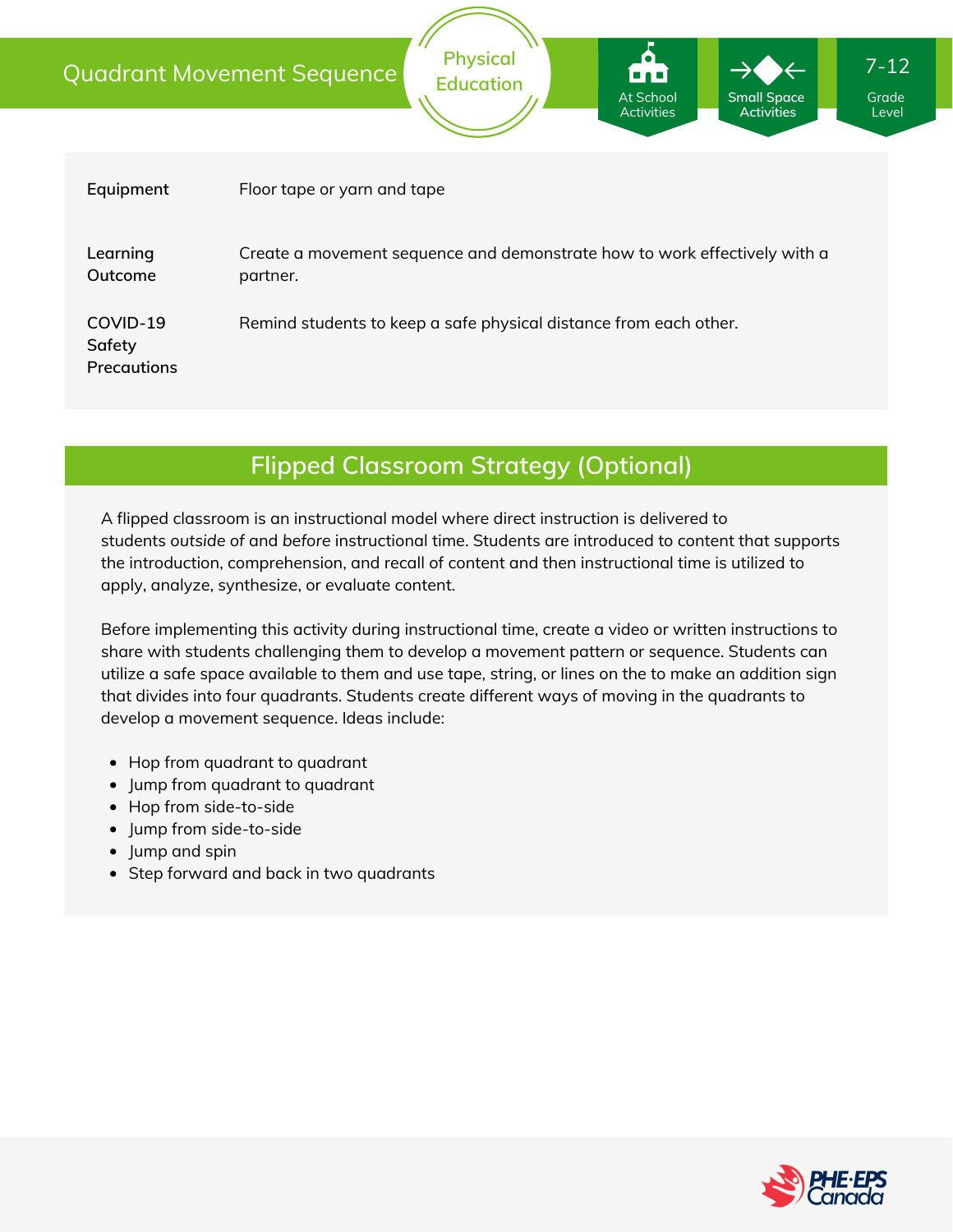

**Physical Education**

Divide students into pairs. Provide each student with floor tape or yarn and tape and ask them to create an addition sign on the ground beside their partner and a safe space away from others.

If utilizing a flipped classroom approach, ask students to demonstrate movements they came up with when practicing before class time. If not utilizing a flipped classroom approach, ask students how they could move within their own quadrant and share the ideas from the Flipped Classroom Strategy section above if needed.

Explain to students that they will develop a movement sequence with their partner each utilizing their own quadrants. Share with students that timing is important and partners must work together to develop the same movement pattern that can be performed in unison. Challenge students to get creative with their movements (e.g. one foot and one hand in each quadrant, grapevine through the quadrants, etc.). Pairs can also use music to support them and move to the beat or rhythm of the music. Movement sequences should be approximately 30 seconds to 1 minute in length.

When groups have completed their movement sequence, invite them to perform them for another group. Rotate groups so each pair presents their movement sequence multiple times.

## **Physical Education Competencies**



#### **MOVE**

**Develop psychomotor skills, tactics, and strategies that facilitate a variety of physical activities across diverse environments.**



### **THINK**

**Develop cognitive skills and strategies for a variety of movement contexts that facilitate critical thinking, decision making, and problem solving.**



# **FEEL**

**Develop affective skills and strategies that facilitate healthy and safe relationships with themselves, with others, and with their environment.**

#### **ACT**

**Practice behaviour skills and strategies that facilitate movement competence and confidence.**



### **Reflection Questions**

At School Activities

**Small Space Activities**

Reflection is important to support learning during physical education. Consider asking students the reflection questions below and discuss the answers together.

- *Which part of your movement sequence was the easiest? Hardest?*
- *How did you and your partner work together to decide the movements for your sequence?*



Grade Level

7-12